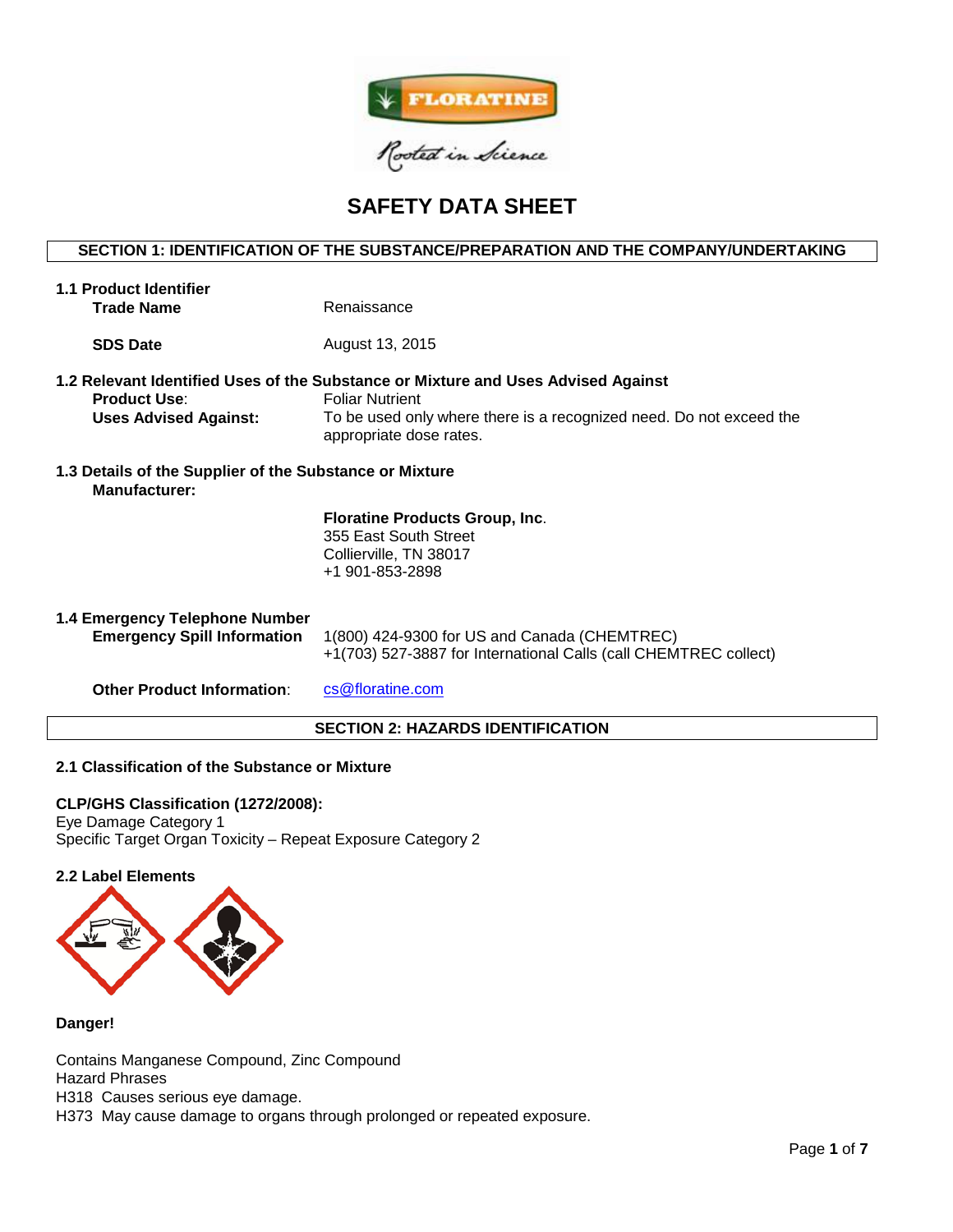Precautionary Phrases:

P264 Wash thoroughly after handling.

P280 Wear eye protection and face protection.

P305 + P351 + P338 IF IN EYES: Rinse cautiously with water for several minutes. Remove contact lenses, if present and easy to do. Continue rinsing.

P337 + P313 If eye irritation persists: Get medical attention.

P260 Do not breathe mist, vapors or spray.

P314 Get medical /attention if you feel unwell.

P501 Dispose of contents and container in accordance with local and national regulations.

# **2.3 Other Hazards:** None

| <b>SECTION 3: COMPOSITION/INFORMATION ON INGREDIENTS</b> |                                                                                     |                                                |                                                                                           |  |  |  |
|----------------------------------------------------------|-------------------------------------------------------------------------------------|------------------------------------------------|-------------------------------------------------------------------------------------------|--|--|--|
| <b>Chemical Name</b>                                     | <b>CAS Number /</b><br><b>EINECS Number /</b><br><b>REACH Reg.</b><br><b>Number</b> | $%$ (w/w)                                      | <b>CLP/GHS Classification</b><br>(1272/2008)                                              |  |  |  |
| Iron Compound                                            | 7720-78-7 /<br>231-753-5                                                            | $1 - 10\%$                                     | Met. Corr. 1 (H290)<br>Acute Tox. 4 (H302)<br>Skin Irrit. 2 (H315)<br>Eye Irrit. 2 (H319) |  |  |  |
| Zinc Compound                                            | 7733-02-0 /<br>231-793-3                                                            | $<6\%$                                         | Acute Tox. 4 (H302)<br>Eye Dam. 1 (H318)                                                  |  |  |  |
| Manganese<br>Compound                                    | 7785-87-7 /<br>232-089-9                                                            | $5%$                                           | Eye Dam. 1 (H318)<br>STOT RE 2 (H373)                                                     |  |  |  |
| Magnesium Salt                                           | 7487-88-9 /<br>231-298-2                                                            | $<6\%$                                         | Not hazardous                                                                             |  |  |  |
| Sodium Molybdate                                         | 7631-95-0 /<br>7631-95-0                                                            | 0.5%<br>$\mathbf{r}$ . The set of $\mathbf{r}$ | Not hazardous                                                                             |  |  |  |

See Section 16 for full text of GHS and EU Classifications.

# **SECTION 4: FIRST AID MEASURES**

# **4.1 Description of First Aid Measures**

**First Aid**

**Eye contact:** In case of contact with eyes, flush immediately with water for at least 15 minutes while lifting the upper and lower lids. Get immediate medical attention.

**Skin contact:** Wash with soap and water. Get medical attention if irritation develops or persists.

- **Inhalation:** Remove victim to fresh air. Get medical attention if irritation develops or persists.
- **Ingestion:** Do not induce vomiting unless directed to do so my medical personnel. If the person is alert, have them rinse their mouth with water and sip one glass of water. Call a poison center or physician for advice. Never give anything my mouth to an unconscious or drowsy person.

# **See Section 11 for more detailed information on health effects.**

**4.2 Most Important symptoms and effects, both acute and delayed:** Causes severe eye irritation or damage. May cause skin irritation. Swallowing may cause nausea and diarrhea. Overexposure to Zinc Compound has been shown to cause headaches, nausea, vomiting, loss of appetite, abdominal cramps and effects to the heart, liver and kidneys. Prolonged overexposure to manganese compounds may cause headache, apathy, muscle weakness and neurological effects such as euphoria, impulsiveness and insomnia.

**4.3 Indication of any immediate medical attention and special treatment needed**: If eye contact occurs, get immediate medial attention.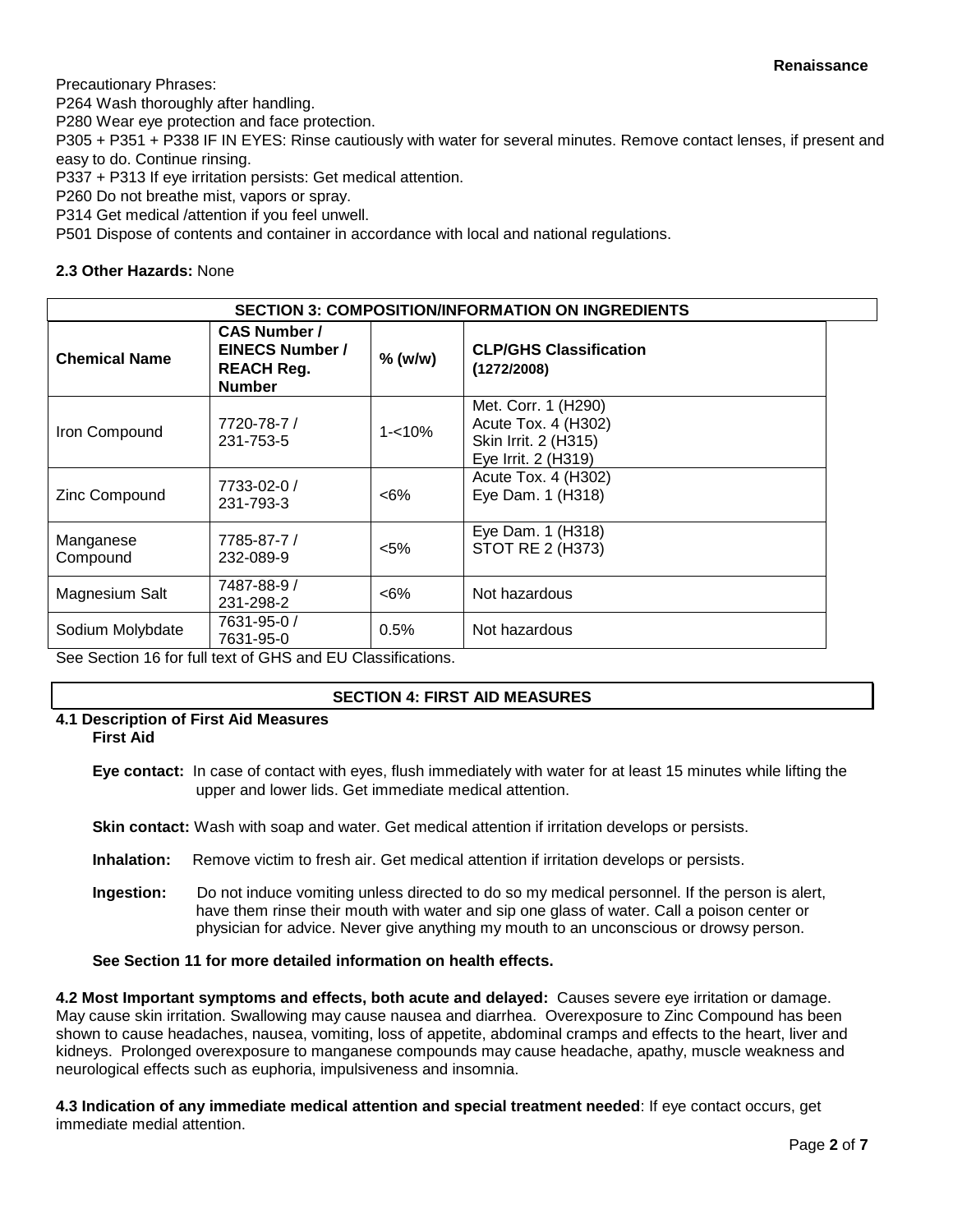# **SECTION 5: FIREFIGHTING MEASURES**

**5.1 Extinguishing Media:** Use media appropriate for the surrounding fire. Cool fire exposed containers with water.

#### **5.2 Special Hazards Arising from the Substance or Mixture Unusual Fire and Explosion Hazards:** None

**Combustion Products:** Oxides of carbon, sulfur, manganese, magnesium, zinc, iron, and molybdate.

**5.3 Advice for Fire-Fighters:** Self-contained breathing apparatus and protective clothing should be worn in fighting fires involving chemicals. Determine the need to evacuate or isolate the area according to your local emergency plan. Use water spray to keep fire exposed containers cool.

## **SECTION 6: ACCIDENTAL RELEASE MEASURES**

## **6.1 Personal Precautions, Protective Equipment and Emergency Procedures:**

Wear appropriate protective equipment. Avoid direct contact with spilled material.

## **6.2 Environmental Precautions:**

Prevent entry in storm sewers and waterways. Report spill as required by local and national regulations.

## **6.3 Methods and Material for Containment and Cleaning Up:**

Collect with an inert absorbent material and place in an appropriate container for disposal. Wash spill site with water. Contain large spills and collect as much liquid as possible into containers for use.

## **6.4 Reference to Other Sections:**

Refer to Section 8 for personal protective equipment and Section 13 for disposal information.

## **SECTION 7: HANDLING and STORAGE**

## **7.1 Precautions for Safe Handling**:

Prevent contact with eyes. Avoid contact with skin and clothing. Use with adequate ventilation. Use reasonable care in handling. Do not eat, drink or smoke while using product. Wash thoroughly with soap and water after handing.

## **7.2 Conditions for Safe Storage, Including any Incompatibilities**:

Protect containers from physical damage. Keep from freezing. Keep containers closed. Empty containers retain product residues. Follow all MSDS precautions in handling empty containers. Store away from food and feed.

#### **7.3 Specific end use(s):**

**Industrial uses:** None identified **Professional uses:** Foliar Nutrient

| וטווטם ומטוור שמחשר ושבטחומט בתוכנית<br>8.1 Control Parameters: |                                                                             |                  |                              |                                  |  |  |  |
|-----------------------------------------------------------------|-----------------------------------------------------------------------------|------------------|------------------------------|----------------------------------|--|--|--|
| <b>Chemical Name</b>                                            | <b>US OEL</b>                                                               | <b>EU IOEL</b>   | UK OEL                       | <b>Biological Limit</b><br>Value |  |  |  |
| Iron Compound                                                   | None Established                                                            | None Established | None Established             | None Established                 |  |  |  |
| Zinc Compound                                                   | None Established                                                            | None Established | None Established             | None Established                 |  |  |  |
| Manganese<br>Compound                                           | $0.2$ mg/m3 TWA (as<br>Mn) ACGIH TLV<br>5 mg/m3 Ceiling (as<br>Mn) OSHA PEL | None Established | $0.5$ mg/m3 TWA (as<br>Mn)   | None Established                 |  |  |  |
| Magnesium Salt                                                  | None Established                                                            | None Established | None Established             | None Established                 |  |  |  |
| Sodium Molybdate (as<br>molybdenum soluble<br>compounds)        | $0.5$ mg/m $3$ TWA<br>(respirable) ACGIH<br>TLV<br>5 mg/m3 OSHA PEL         | None Established | 5 mg/m3 TWA<br>10 mg/m3 STEL | None Established                 |  |  |  |

**SECTION 8: EXPOSURE CONTROLS/PERSONAL PROTECTION**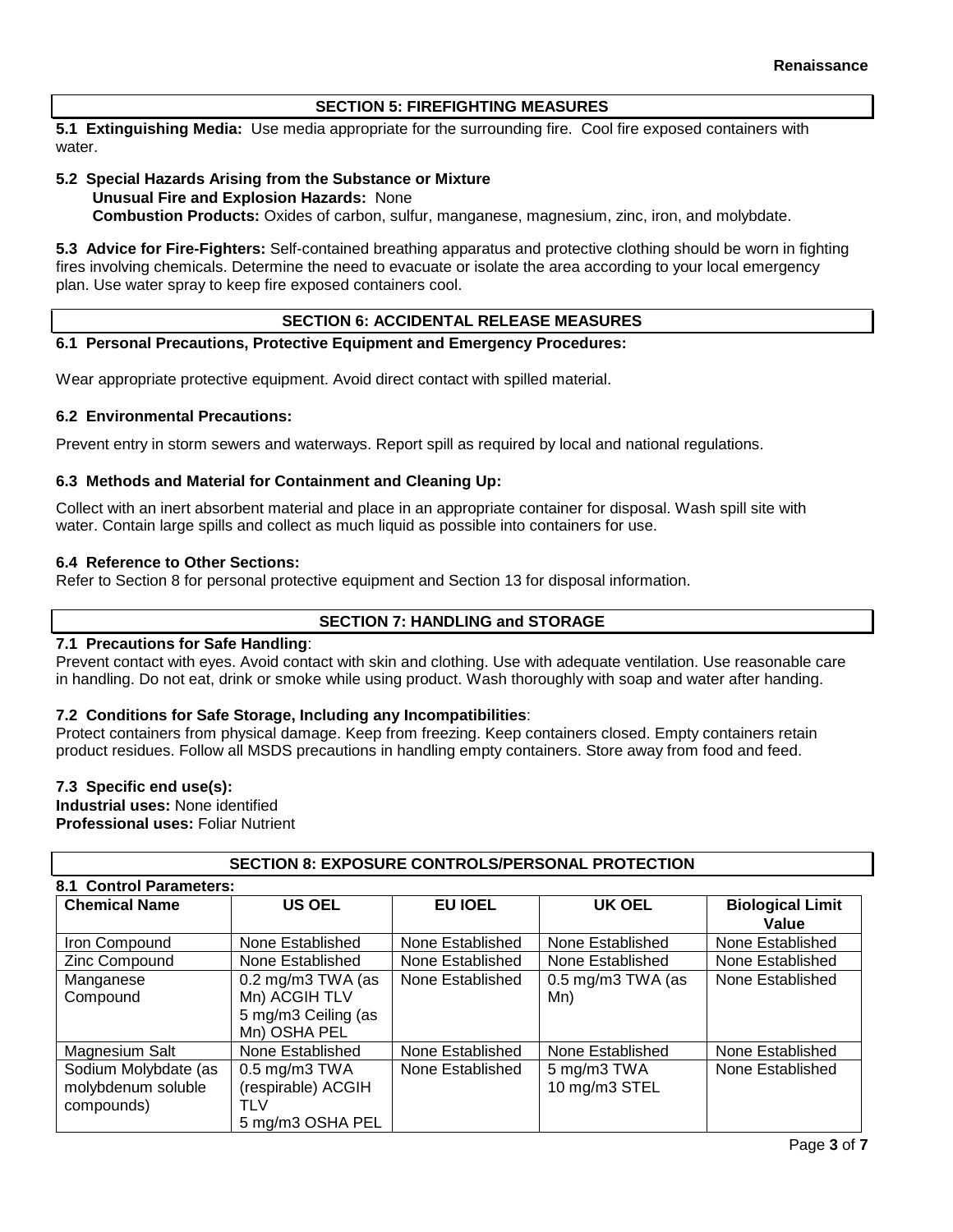## **8.2 Exposure Controls:**

**Recommended Monitoring Procedures:** None established.

**Appropriate Engineering Controls:** Good outdoor ventilation should be adequate under normal conditions of use.

#### **Personal Protective Measurers**

**Eye/face Protection:** Chemical goggles recommended to avoid eye contact.

**Skin Protection:** Impervious clothing is recommended if needed to avoid skin contact.

**Hands:** Impervious gloves are recommended if needed to avoid skin contact.

**Respiratory Protection:** None needed under normal use conditions with adequate ventilation. If mists are excessive, an approved particulate respirator can be used. Use respirators in accordance with local and national regulations.

**Other protection:** Suitable washing facilities should be available in the work area.

## **SECTION 9: PHYSICAL and CHEMICAL PROPERTIES**

### **9.1 Information on basic Physical and Chemical Properties**

**Appearance:** Dark Brown Liquid **Concernsive Codor:** Slight ammonia odor. **Odor Threshold:** Not available **pH:** 4.4-6.4 **Melting/Freezing Point:** Not determined **Boiling Point:** 104-110°C **Flash Point:** Not flammable **Evaporation Rate:** Not applicable **Lower Flammability Limit:** Not applicable **Upper Flammability Limit:** Not applicable **Vapor Density(Air=1):** Not applicable **Relative Density:** 1.24 **Viscosity:** Not applicable **Explosive Properties:** None<br> **Oxidizing Properties:** None **Explosive Properties: 1):** 1 **Oxidizing Properties: None <b>Specific Gravity (H<sub>2</sub>O= 1):** 1.24<br> **Molecular Formula:** Mixture **State of Molecular Weight:** Mixture

**Vapor Pressure:** Greater than 1

**Solubility:** Complete **Octanol/Water Partition Coefficient:** Not determined **Autoignition Temperature:** None **Decomposition Temperature:** Not determined **Molecular Formula:** Mixture **Molecular Weight:** Mixture

**9.2 Other Information:** None available

# **SECTION 10: STABILITY and REACTIVITY**

- **10.1 Reactivity:** Not reactive under normal conditions.
- **10.2 Chemical Stability:** Stable.
- **10.3 Possibility of Hazardous Reactions:** None known.
- **10.4 Conditions to Avoid:** Avoid excessive heat and freezing.
- **10.5 Incompatible Materials:** Incompatible with oxidizing agents.
- **10.6 Hazardous Decomposition Products:** Decomposition may produce oxides of carbon, sulfur, manganese, magnesium, zinc, iron, and molybdate.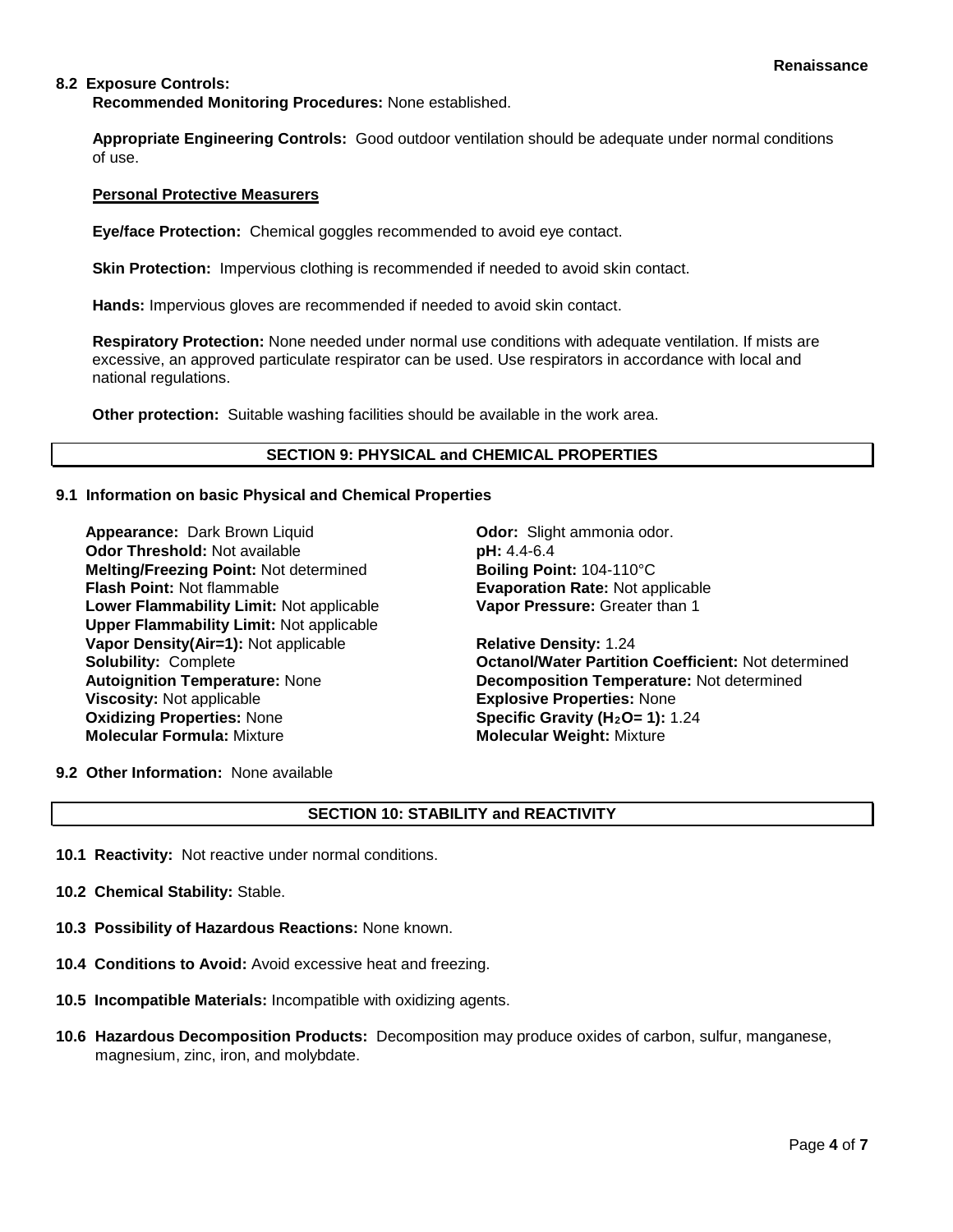## **11.1 Information on Toxicological Effects:**

#### **Potential Health Effects:**

**Eye Contact:** Causes irritation with redness, tearing and stinging. Eye damage may occur.

**Skin contact:** Skin contact may cause irritation.

**Inhalation:** Excessive inhalation of dust may cause upper respiratory tract irritation.

**Ingestion:** Swallowing may cause gastrointestinal effects including abdominal cramps, nausea and diarrhea. Overexposure to Zinc Compound may cause heart, liver and kidney effects.

**Acute toxicity:** No acute toxicity data available for the product. Calculated ATE for the mixture: Oral 2780 mg/kg Iron Compound: Oral rat LD50 319 mg/kg; Dermal rat LD50 >2000 mg/kg Zinc Compound: Oral rat LD50 1710 mg/kg; Dermal rat LD50 >2000 mg/kg Manganese Compound: Oral rat LD50 2150 mg/kg, Inhalation rat LC50 >4.45 mg/L/4 hr, Magnesium Salt: Oral rat LD50 >2000 mg/kg Sodium Molybdate: Oral rat LD50 4233 mg/kg

**Skin corrosion/irritation:** Manganese Compound and Magnesium Salt are not irritating based on data from structurally similar chemicals. Zinc Compound and Iron Compound are irritating to rabbit skin.

**Eye damage/ irritation:** Manganese Compound has been shown to cause irreversible eye irritation in rabbit eyes. Zinc Compound is highly irritating to rabbit eyes. Iron Compound is not irritating to rabbit eyes. Magnesium Salt is not irritating to eyes based on data from a structurally similar chemical.

**Respiratory Irritation:** No data available. Expected to cause only temporary irritation.

**Respiratory Sensitization:** No data available.

**Skin Sensitization:** Magnesium Salt, Zinc Compound and Iron Compound were negative in a mouse local lymph node assay.

**Germ Cell Mutagenicity:** Manganese Compound was negative in an in vitro mammalian chromosome aberration test with a structurally similar material. Iron Compound was negative in an in vitro mammalian chromosome aberration test and in an in vivo chromosome aberration assay. Zinc Compound was negative in an in vitro gene mutation assay, AMES test and in vivo chromosome aberration assay. Magnesium Salt was negative in an AMES test, in an in vitro mammalian cell gene mutation test using Chinese hamster lung cells and in an in vivo micronucleus assay.

**Carcinogenicity:** No data available. None of the components of this product are listed as carcinogens by IARC or the EU Dangerous Substances Directive.

**Reproductive Toxicity:** Zinc Compound was administered to mice at days 6-15 of gestation. No maternal or developmental toxicity was observed at the highest dosage. NOEAL 30 mg/kg. Magnesium Salt is not toxic to reproduction based on studies with structurally similar chemicals.

#### **Specific Target Organ Toxicity**:

Single Exposure: Overexposure to Zinc Compound has been shown to cause headaches, nausea, vomiting, loss of appetite, abdominal cramps and effects to the heart, liver and kidneys.

Repeat Exposure: Overexposure to manganese compounds have been shown to cause headache, apathy, muscle weakness and neurological effects such as euphoria, impulsiveness and insomnia.

# **SECTION 12: ECOLOGICAL INFORMATION**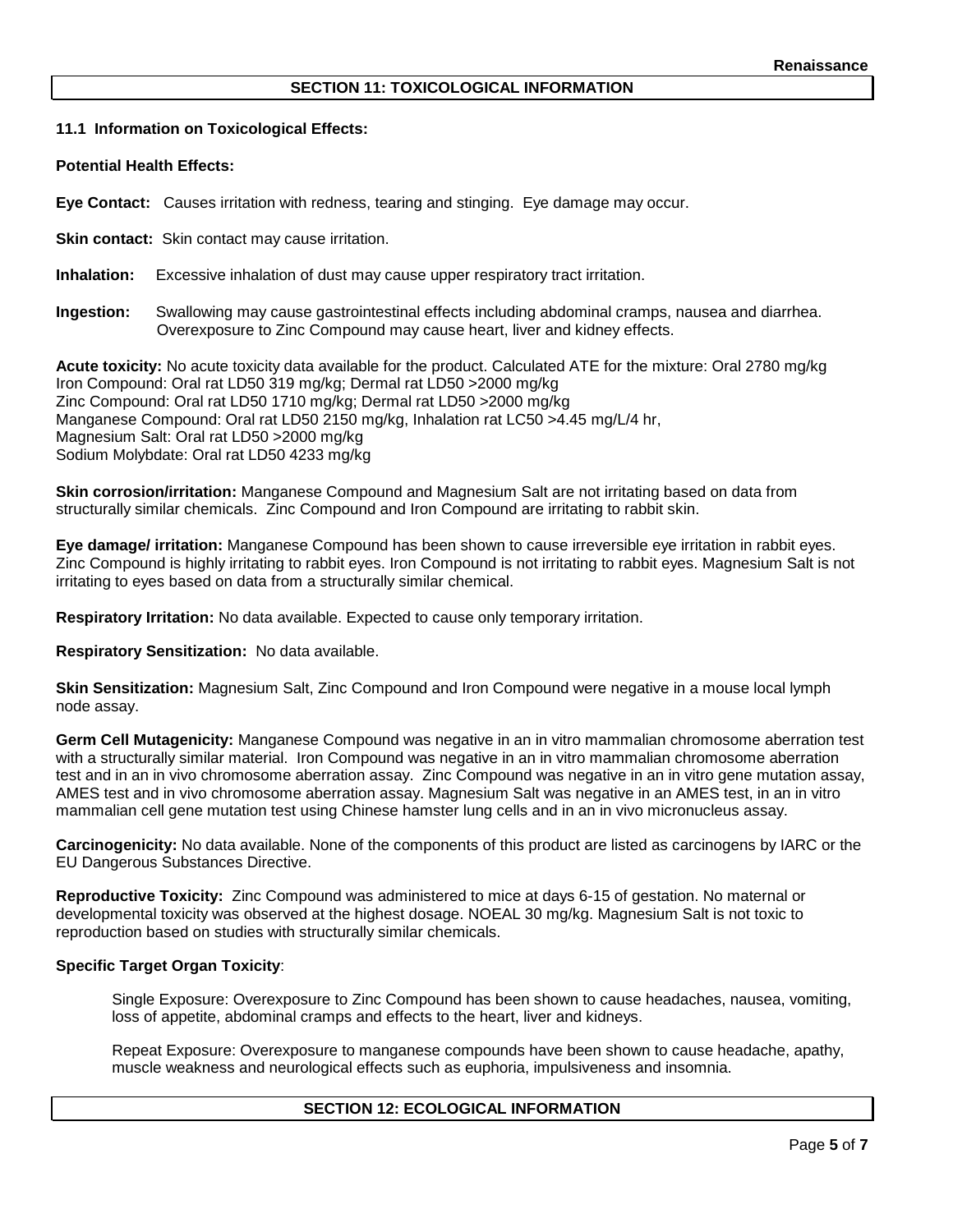**12.1 Toxicity:** No toxicity data available for the product.

Manganese Compound: 48 hr LC50 daphnia magna 6.8 mg/L, 72 hr LC50 Desmodesmus subspicatus 61 mg/L Zinc Compound: 96 hr LC50 Pimephales promelas 330 ug/L; 48 hr LC50 daphnia magna 259 ug/L

Iron Compound: No toxicity data available

Magnesium Salt: 96 hr LC50 Oryzias latipes > 96.4 mg/L, 48hr daphnia magna > 88.7 mg/L, 72 hr EC50 Algae > 99.2 mg/L

**12.2 Persistence and degradability:** Biodegradation is not applicable to inorganic substances such as Zinc Compound, Manganese Compound Magnesium Salt and Iron Compound.

**12.3 Bioaccumulative Potential:** No data available.

**12.4 Mobility in Soil:** In the soil, product follows natural cycle to provide plant nutrients.

- **12.5 Results of PVT and vPvB assessment:** Not required.
- **12.6 Other Adverse Effects:** No data available.

## **SECTION 13: DISPOSAL CONSIDERATIONS**

## **13.1 Waste Treatment Methods:**

Dispose in accordance with local/ and national regulations. Not considered hazardous waste according to EU regulations.

## **SECTION 14: TRANSPORTATION INFORMATION**

|                        | <b>14.1 UN</b><br><b>Number</b> | 14.2 UN Proper Shipping Name | 14.3<br>Hazard<br>Class(s) | 14.4<br>Packing<br><b>Group</b> | 14.5<br><b>Environmental</b><br><b>Hazards</b> |
|------------------------|---------------------------------|------------------------------|----------------------------|---------------------------------|------------------------------------------------|
| <b>US DOT</b>          |                                 | Not Regulated                |                            |                                 |                                                |
| Canadian<br><b>TDG</b> |                                 | Not Regulated                |                            |                                 |                                                |

#### **14.6 Special Precautions for User:** None

**14.7 Transport in Bulk According to Annex III MARPOL 73/78 and the IBC Code:** Not determined.

## **SECTION 15: REGULATORY INFORMATION**

#### **15.1 Safety, Health and Environmental Regulations/Legislation Specific for the Substance or Mixture**

#### **US Regulations**

**CERCLA Section 103:** The normal application of fertilizers is exempt from CERCLA reporting. If an accidental release occurs, contact Floratine Products Group for information.

**SARA Hazard Category (311/312):** Acute Health Hazard, Chronic Health Hazard

**SARA 313:** Products used in routine agricultural operations and fertilizers held for resale by retailers is excluded from SARA 313 reporting. Contact Floratine Products Group for additional information.

**California Proposition 65:** This product contains the following substances known to the State of California to cause cancer and/or reproductive harm (birth defects): Formaldehyde (50-00-0) 30 ppm (cancer), diethanolamine (111-42-2) 0.08% (cancer)